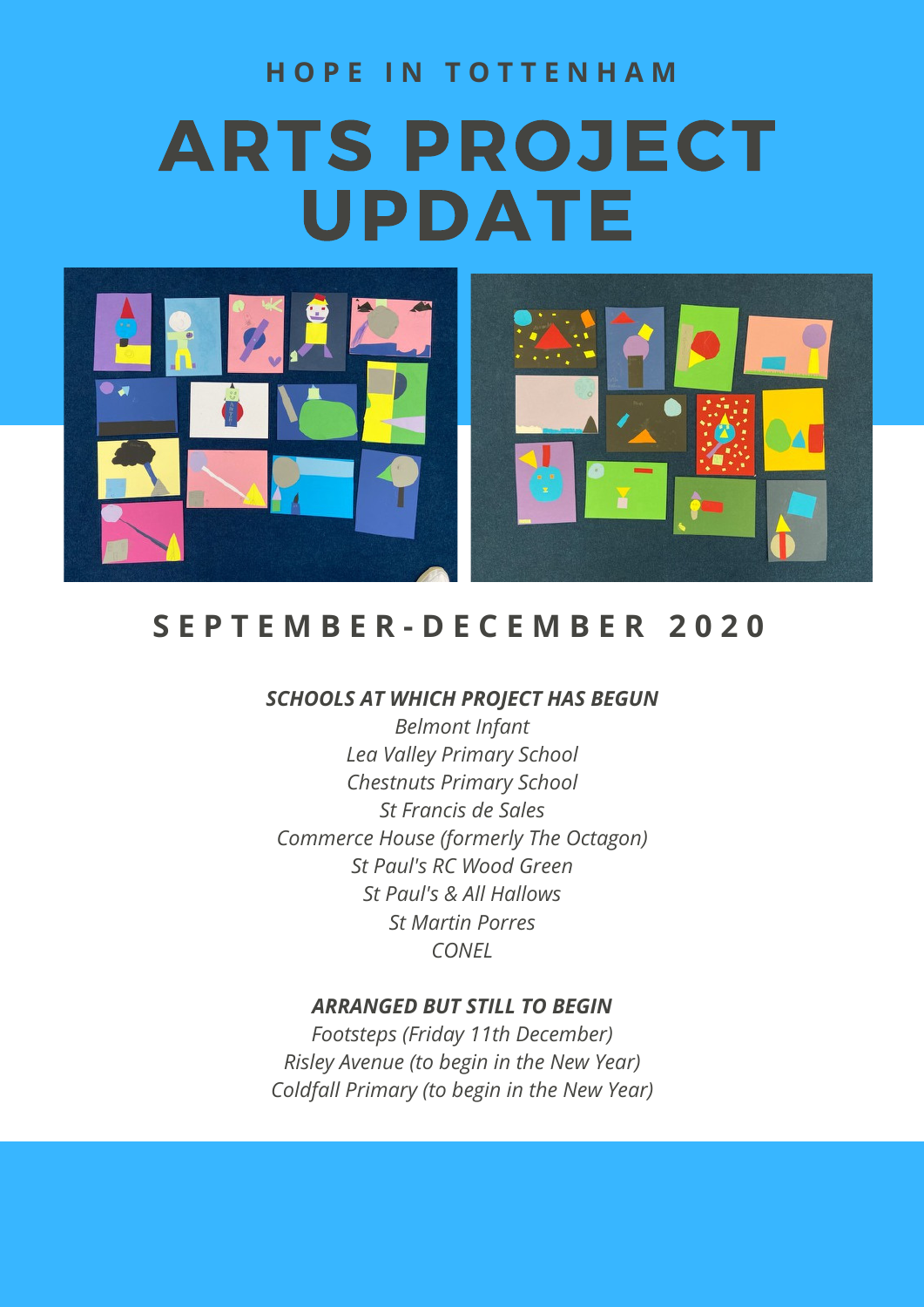### **H O P E I N T O T T E N H A M**





*Artists Assigned*

*Belmont Infant / St Martin Porres Zara Afflick - local textile artist*

*Lea Valley Primary School / St Paul & All Hallows Bee Clarke - local graphic designer*

*Chestnuts Primary School Tamara McKoy Patterson - local dance artist*

*St Francis de Sales Nigel Twumasi - local graphic artist & gamer*

*Commerce House (formerly The Octagon) Agenda Brown - photographer*

*St Paul's RC Wood Green Matt Hodgkin - ex- street artist, abstract artist*

*CONEL Eleanor Henderson - participatory drama artist*